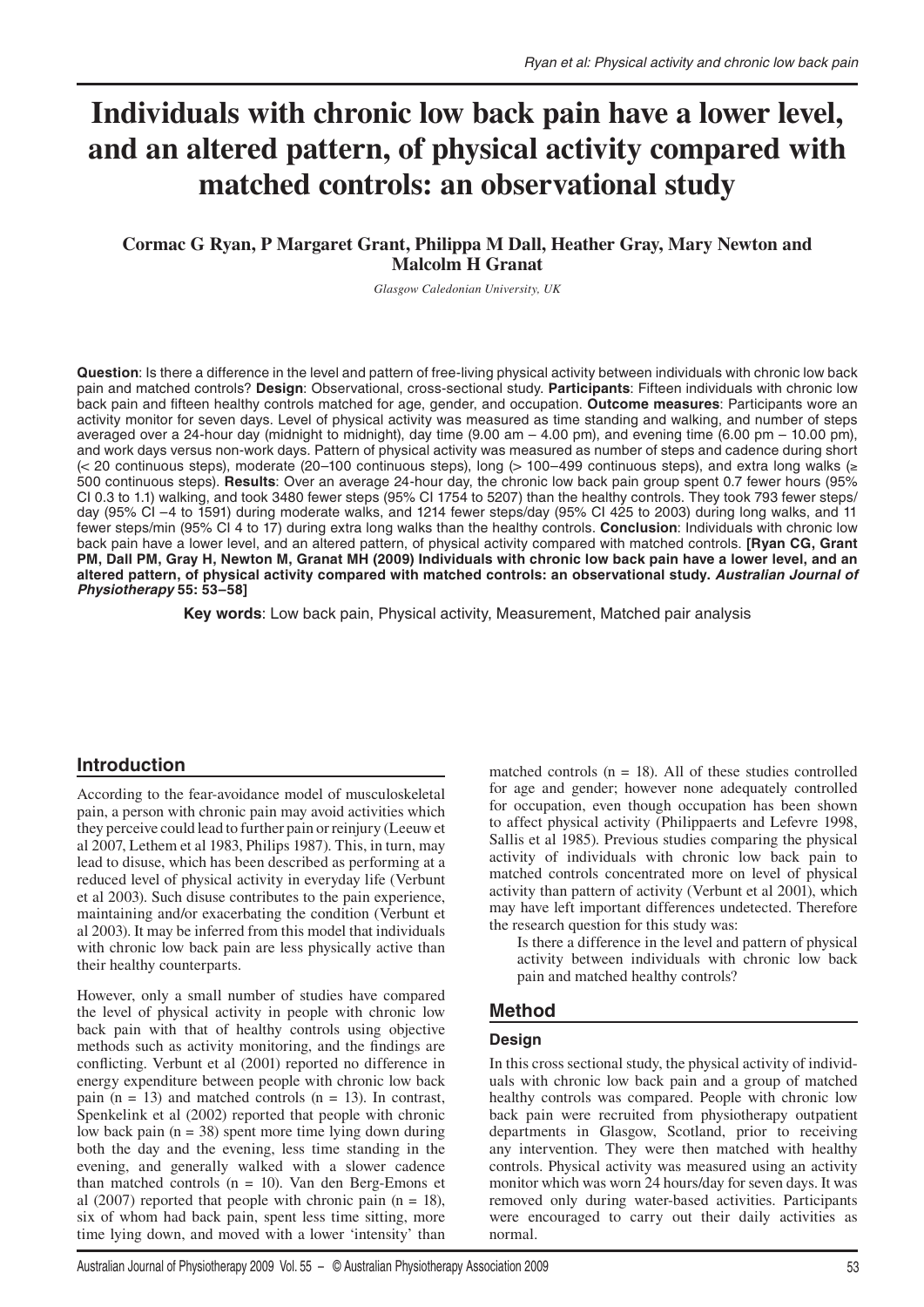**Table 1**. Characteristics of each group of participants and difference between groups reported either as mean difference (95% CI) or odds ratio (95% CI).

| Characteristic                       | Groups                   |                     | Difference between groups                       |
|--------------------------------------|--------------------------|---------------------|-------------------------------------------------|
|                                      | Chronic<br>low back pain | Healthy<br>controls | Chronic low back pain minus<br>healthy controls |
|                                      | $(n = 15)$               | $(n = 15)$          |                                                 |
| Gender, n females (%)                | 12 (80)                  | 12(80)              | OR 1.00 (0.17 to 5.98)                          |
| Employed, $n$ $(\%)$                 | 11(73)                   | 11(73)              | OR 1.00 (0.20 to 5.04)                          |
| Age $(yr)$ , mean $(SD)$             | 39(11)                   | 40(11)              | $MD -1 (-3 to 1)$                               |
| Height $(m)$ , mean $(SD)$           | 1.69(0.11)               | 1.66(0.07)          | MD 0.03 (-0.3 to 0.08)                          |
| Weight (kg), mean (SD)               | 73.6 (9.6)               | 67.4 (14.4)         | MD 6.2 (-1.1 to 13.5)                           |
| BMI $(kg/m^2)$ , mean (SD)           | 25.7(2.3)                | 24.2(3.3)           | $MD 1.5 (-0.8 to 3.7)$                          |
| Duration of pain (yr), mean (SD)     | 8.2(8.3)                 | n/a                 | n/a                                             |
| Pain intensity (0 to 100), mean (SD) | 31(18)                   | n/a                 | n/a                                             |
| RMDQ (0 to 24), med (IQR)            | 8(6)                     | n/a                 | n/a                                             |

 $RMDQ =$  Roland Morris Disability Questionnaire,  $n/a =$  non applicable

| Occupation                 |                               | Physical demand       |                  |  |
|----------------------------|-------------------------------|-----------------------|------------------|--|
| Chronic low back pain      | Healthy controls              | Chronic low back pain | Healthy controls |  |
| Secretary                  | Secretary                     | S                     | S                |  |
| Day nurse                  | Physiotherapist               | М                     | M                |  |
| Housewife                  | Housewife                     |                       |                  |  |
| NHS Interpreter (PT 20hrs) | Clerical Assistant (PT 18hrs) | S                     | S                |  |
| <b>Beautician</b>          | Hairdresser                   |                       |                  |  |
| Employee trainer*          | Administration assistant      | S                     | S                |  |
| Student                    | Student                       | n/a                   | n/a              |  |
| Stock broker               | Architect                     | S                     |                  |  |
| Student                    | Student                       | n/a                   | n/a              |  |
| <b>Building labourer</b>   | Agricultural labourer         | Н                     | Н                |  |
| Housewife                  | Housewife                     |                       |                  |  |
| Housewife                  | Housewife                     |                       |                  |  |
| Housewife                  | Housewife                     |                       |                  |  |
| Teacher                    | Lecturer                      |                       |                  |  |
| Student                    | Student                       | n/a                   | n/a              |  |

 $PT =$  part time. S = sedentary, L = light, M = medium, H = heavy, V = very heavy work. \* 'Employee trainer' was not an option in the Dictionary of Occupational Titles (DOT) thus based on the demands of the job described by the participant (mostly administrative and office related), the job was categorised by the researcher as sedentary. While pair eight differed by one category on the DOT, the description of the jobs provided by the participants provided a reasonable rationale to compare the participants. n/a = non applicable: There was no DOT category for the occupation of student.

#### **Participants**

The inclusion criteria for individuals with chronic low back pain were: age 18–65 years and non-specific low back pain for greater than three months duration. They were excluded if they had non-back related musculoskeletal problems which could affect physical activity or a history of spinal surgery. A group of healthy participants, with no history of back pain in the past six months (Spenkelink et al 2002), were recruited as controls. The healthy participants were individually matched to the chronic low back pain participants for gender, age (± 5years), and occupation. Occupational status was matched using the physical demands category of the Dictionary of Occupation Titles (National Academy of Sciences 2003). This is a system which categorises occupation types based upon different rationales such as the physical demands of the job. Demographic characteristics (gender, age, employment status, height, weight, and body mass index) were collected for all participants. The participants with chronic low back pain reported the duration of their symptoms and completed the Roland Morris Disability Questionnaire, a validated measure of activity limitations (Roland and Fairbank 2000, Roland and Morris 1983), and a pain diary (Frost et al 1995, Jensen and McFarland 1993).

## **Measurement of physical activity**

Physical activity was measured using the activPAL<sup>™</sup> monitor<sup>a</sup>. The activPAL<sup>TM</sup> is a small  $(53 \times 35 \times 7 \text{ mm})$ , lightweight (20 g), single unit, accelerometer-based monitor which attaches to the front of the thigh using a double sided adhesive<sup>b</sup>. The monitor produces a signal related to the inclination and movement of the thigh which is interpreted by algorithms using the proprietary software. The monitor records, on a second-by-second basis, the postures of sitting/ lying, standing and walking, and also records the number of steps and cadence (steps/minute). The activPAL™ has been shown to be valid for measuring physical activity in healthy adults (Godfrey et al 2007, Grant et al 2006, Ryan et al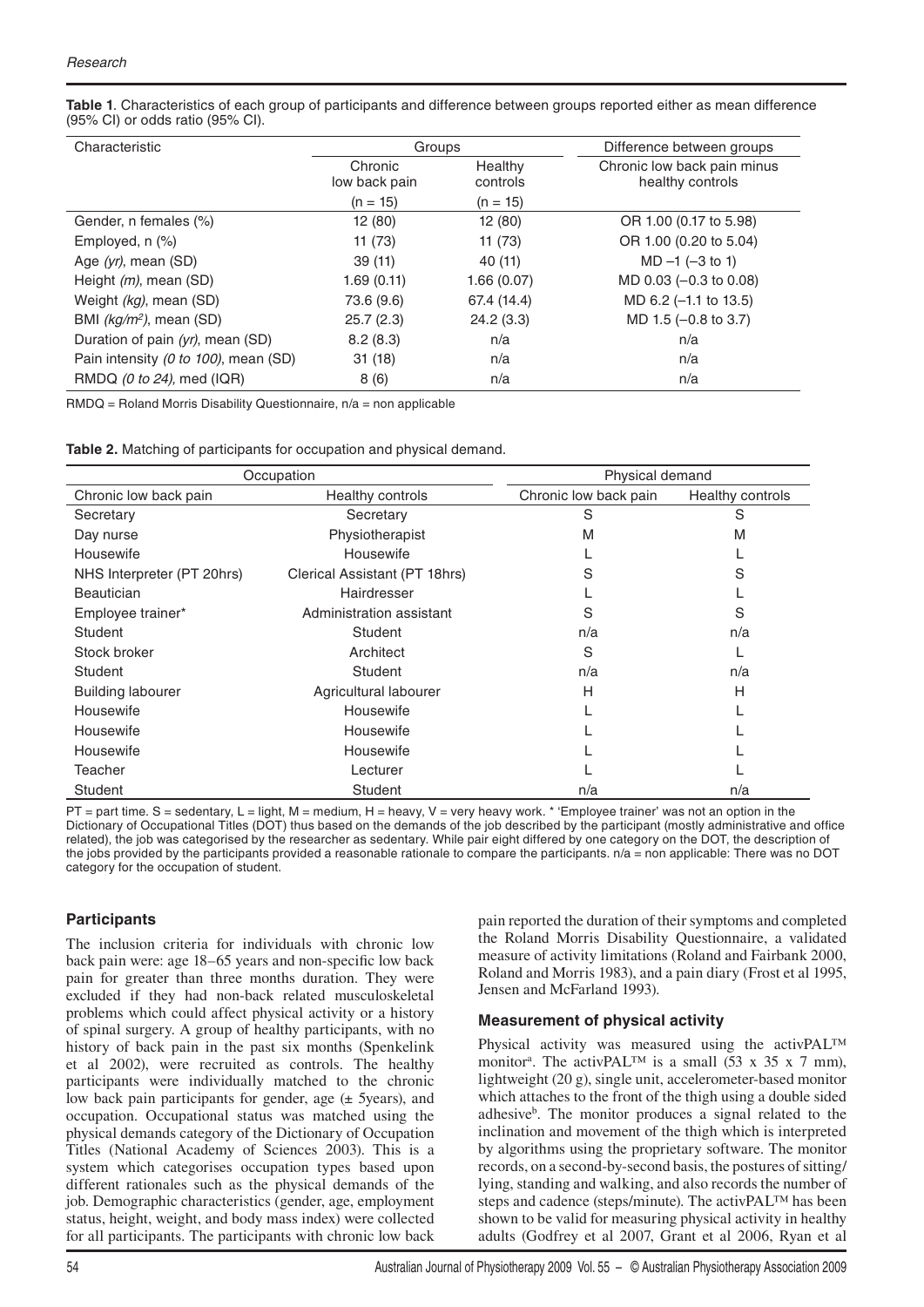| Table 3: Mean (SD) level of physical activity over an average 24-hour day for each group and mean (95% CI) difference |  |  |
|-----------------------------------------------------------------------------------------------------------------------|--|--|
| between groups.                                                                                                       |  |  |

| Physical activity | Groups                |                  | Difference between groups   |
|-------------------|-----------------------|------------------|-----------------------------|
|                   | Chronic low back pain | Healthy controls | Chronic low back pain minus |
|                   | $(n = 15)$            | $(n = 15)$       | healthy controls            |
| Standing (hr/day) | 3.6                   | 3.9              | $-0.3$                      |
|                   | (1.2)                 | (0.7)            | $(-0.9 \text{ to } 0.4)$    |
| Walking (hr/day)  | 2.2                   | 2.9              | $-0.7$                      |
|                   | (0.6)                 | (0.6)            | $(-1.1 \text{ to } -0.3)$   |
| Steps (steps/day) | 8334                  | 11 818           | $-3480$                     |
|                   | (2448)                | (2160)           | (-5207 to -1754)            |

**Table 4.** Mean (SD) level of physical activity for day-time versus evening-time on a work day and a non-work day for each group and mean (95% CI) difference within groups.

| Physical activity         | Groups                                 |                                   |                                        | Difference within groups          |                                        |                                |  |
|---------------------------|----------------------------------------|-----------------------------------|----------------------------------------|-----------------------------------|----------------------------------------|--------------------------------|--|
|                           | Day time                               |                                   |                                        | Evening time                      |                                        | Evening time minus day time    |  |
|                           | Chronic low<br>back pain<br>$(n = 15)$ | Healthy<br>controls<br>$(n = 15)$ | Chronic low<br>back pain<br>$(n = 15)$ | Healthy<br>controls<br>$(n = 15)$ | Chronic low<br>back pain<br>$(n = 15)$ | Healthy controls<br>$(n = 15)$ |  |
| Work day                  |                                        |                                   |                                        |                                   |                                        |                                |  |
| Walking ( <i>min/hr</i> ) | 9<br>(3)                               | 11<br>(4)                         | 8<br>(3)                               | 11<br>(3)                         | $-2$<br>$(-3 \text{ to } 0)$           | $-0$<br>$(-4 \text{ to } 3)$   |  |
| Steps (steps/hr)          | 613<br>(203)                           | 800<br>(295)                      | 477<br>(266)                           | 845<br>(354)                      | $-137$<br>$(-285$ to 12)               | 45<br>(-264 to 354)            |  |
| Non-work day              |                                        |                                   |                                        |                                   |                                        |                                |  |
| Walking ( <i>min/hr</i> ) | 10<br>(4)                              | 13<br>(5)                         | 6<br>(3)                               | 8<br>(3)                          | $-4$<br>$(-6 to -2)$                   | $-5$<br>$(-8 \text{ to } -3)$  |  |
| Steps (steps/hr)          | 590<br>(327)                           | 891<br>(400)                      | 328<br>(158)                           | 408<br>(195)                      | $-262$<br>(–452 to –73)                | $-483$<br>(-648 to -319)       |  |

2006) and individuals with chronic low back pain (Ryan et al 2008).

Level of physical activity was measured as time in standing and walking, and number of steps. These were calculated for the following time periods: 24-hour day (midnight to midnight), day time  $(9.00 \text{ am} - 4.00 \text{ pm})$ , and evening time  $(6.00 \text{ pm} - 10.00 \text{ pm})$  (Spenkelink et al 2002). The week's activity was separated into work days and non-work days. Work days were defined as a day on which some form of paid employment occurred; non-work days were defined as a day on which no paid employment occurred. For those who were not in paid employment, a week day was considered as a work day and a weekend day was considered a non-work day.

Pattern of physical activity was measured as number of steps and cadence during short (< 20 continuous steps), moderate  $(20-100$  continuous steps), long  $(> 100-499$  continuous steps), and extra long walks ( $\geq 500$  continuous steps). These categories were modified from previous research (Clarke-Moloney et al 2007, Eifell et al 2006).

## **Data analysis**

Outcomes are presented as mean (SD) and the comparisons between groups presented as mean difference (95% CI). Statistical significance was determined using multivariate t-tests (Manly 2005). In the event of a significant multivariate t-test, post hoc paired t-tests were performed. The significance level was set at  $p = 0.05$ .

# **Results**

#### **Participants**

Fifteen people with chronic low back pain were recruited. The characteristics of each group are presented in Table 1 and the lack of difference between them suggests that the groups were well matched for gender, employment, age, height, weight and BMI. The occupation and its physical demand for each participant are presented in Table 2 showing that the two groups were well matched for occupation.

## **Level of physical activity**

Over an average 24-hour day, the chronic low back pain group spent 0.7 fewer hours (95% CI 0.3 to 1.1, *p* < 0.01) walking and took 3480 fewer steps (95% CI 1754 to 5207, *p* < 0.01) than the healthy controls. There was no difference between groups for time spent standing (Table 3).

On an average work day, the chronic low back pain group took 137 fewer steps/hr (95% CI 12 to 285) during the evening time than the day time, whereas the healthy controls took the same number. On an average non-work day, the chronic low back pain group took 262 fewer steps/hr (95% CI 73 to 452) during the evening time than the day time compared with the healthy controls who took 483 fewer steps/hr (95% CI 319 to 648) (Table 4).

On an average work day, the chronic low back pain group spent 2 fewer min/hr walking (95% CI 0 to 3) during the evening time than the day time, whereas the healthy controls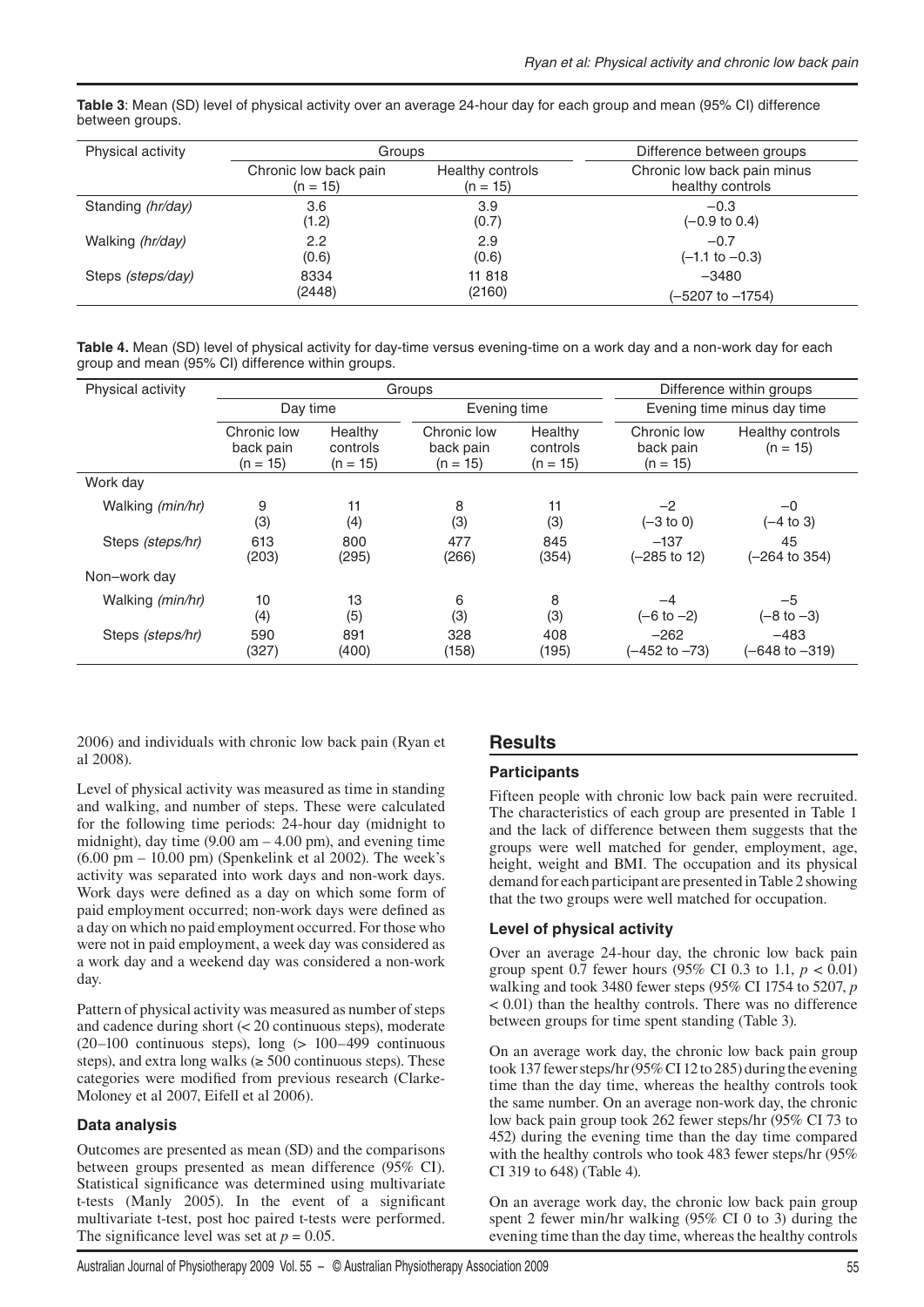| Physical activity         | Groups                |                  | Difference between groups   |
|---------------------------|-----------------------|------------------|-----------------------------|
|                           | Chronic low back pain | Healthy controls | Chronic low back pain minus |
|                           | $(n = 15)$            | $(n = 15)$       | healthy controls            |
| Day time work day         |                       |                  |                             |
| Walking (min/hr)          | 9                     | 11               | $-2$                        |
|                           | (3)                   | (4)              | $(-5 to -0)$                |
| Steps (steps/hr)          | 613                   | 800              | $-187$                      |
|                           | (203)                 | (295)            | $(-371$ to $-2)$            |
| Evening time work day     |                       |                  |                             |
| Walking (min/hr)          | 8                     | 11               | $-4$                        |
|                           | (3)                   | (3)              | $(-7 to -1)$                |
| Steps (steps/hr)          | 477                   | 845              | $-368$                      |
|                           | (266)                 | (354)            | $(-630 to -107)$            |
| Day time non-work day     |                       |                  |                             |
| Walking (min/hr)          | 10                    | 13               | $-3$                        |
|                           | (4)                   | (5)              | $(-7 \text{ to } 0)$        |
| Steps (steps/hr)          | 590                   | 891              | $-301$                      |
|                           | (327)                 | (400)            | $(582 to -20)$              |
| Evening time non-work day |                       |                  |                             |
| Walking (min/hr)          | 6                     | 8                | $-2$                        |
|                           | (3)                   | (3)              | $(-4 to 0)$                 |
| Steps (steps/hr)          | 328                   | 408              | $-80$                       |
|                           | (158)                 | (195)            | $(-204 \text{ to } 43)$     |

**Table 5.** Mean (SD) level of physical activity for day time and evening time on a work day and a non-work day for each group and mean (95% CI) difference between groups.

**Table 6**. Mean (SD) pattern of physical activity during different length walks over an average 24-hour day for each group and mean (95% CI) difference between groups.

| Walks                          | Groups                | Difference between groups |                             |
|--------------------------------|-----------------------|---------------------------|-----------------------------|
|                                | Chronic low back pain | Healthy controls          | Chronic low back pain minus |
|                                | $(n = 15)$            | $(n = 15)$                | healthy controls            |
| Short $(20 steps)$             |                       |                           |                             |
| Steps (steps/day)              | 1294                  | 1368                      | $-70$                       |
|                                | (428)                 | (344)                     | $(-350 \text{ to } 210)$    |
| Cadence (steps/min)            | 49<br>(4)             | 48<br>(3)                 | $(-2 \text{ to } 4)$        |
| Moderate (20–100 steps)        |                       |                           |                             |
| Steps (steps/day)              | 2830                  | 3623                      | $-793$                      |
|                                | (1178)                | (1015)                    | $(-1591$ to 4)              |
| Cadence (steps/min)            | 61                    | 63                        | $-2$                        |
|                                | (7)                   | (3)                       | $(-5 \text{ to } 2)$        |
| Long (100-499 steps)           |                       |                           |                             |
| Steps (steps/day)              | 2046                  | 3260                      | $-1214$                     |
|                                | (914)                 | (997)                     | $(-2003$ to $-425)$         |
| Cadence (steps/min)            | 85                    | 87                        | $-2$                        |
|                                | (9)                   | (8)                       | $(-8 \text{ to } 3)$        |
| Extra long ( $\geq 500$ steps) |                       |                           |                             |
| Steps (steps/day)              | 2165                  | 3566                      | $-1401$                     |
|                                | (2527)                | (1446)                    | $(-3021$ to 219)            |
| Cadence (steps/min)            | 103                   | 113                       | $-11$                       |
|                                | (10)                  | (13)                      | $(-17 to -4)$               |

spent the same amount of time. On an average non-work day, the chronic low back pain group spent 4 fewer min/hr walking (95% CI 2 to 6) during the evening time than the day time compared with the healthy controls who spent 5 fewer min/hr walking (95% CI 3 to 8) (Table 4).

CI 0 to 5) and took 187 fewer steps/hr (95% CI 2 to 371) than the healthy controls. Likewise, during the evening time on an average work day, the chronic low back pain group spent 4 fewer min/hr walking (95% CI 1 to 7) and took 368 fewer steps/hr (95% CI 107 to 630) than the healthy controls. In general, on an average non-work day, the chronic low back pain group did not take fewer steps than the healthy controls (Table 5).

During the day time on an average work day, the chronic low back pain group spent 2 fewer min/hr walking (95%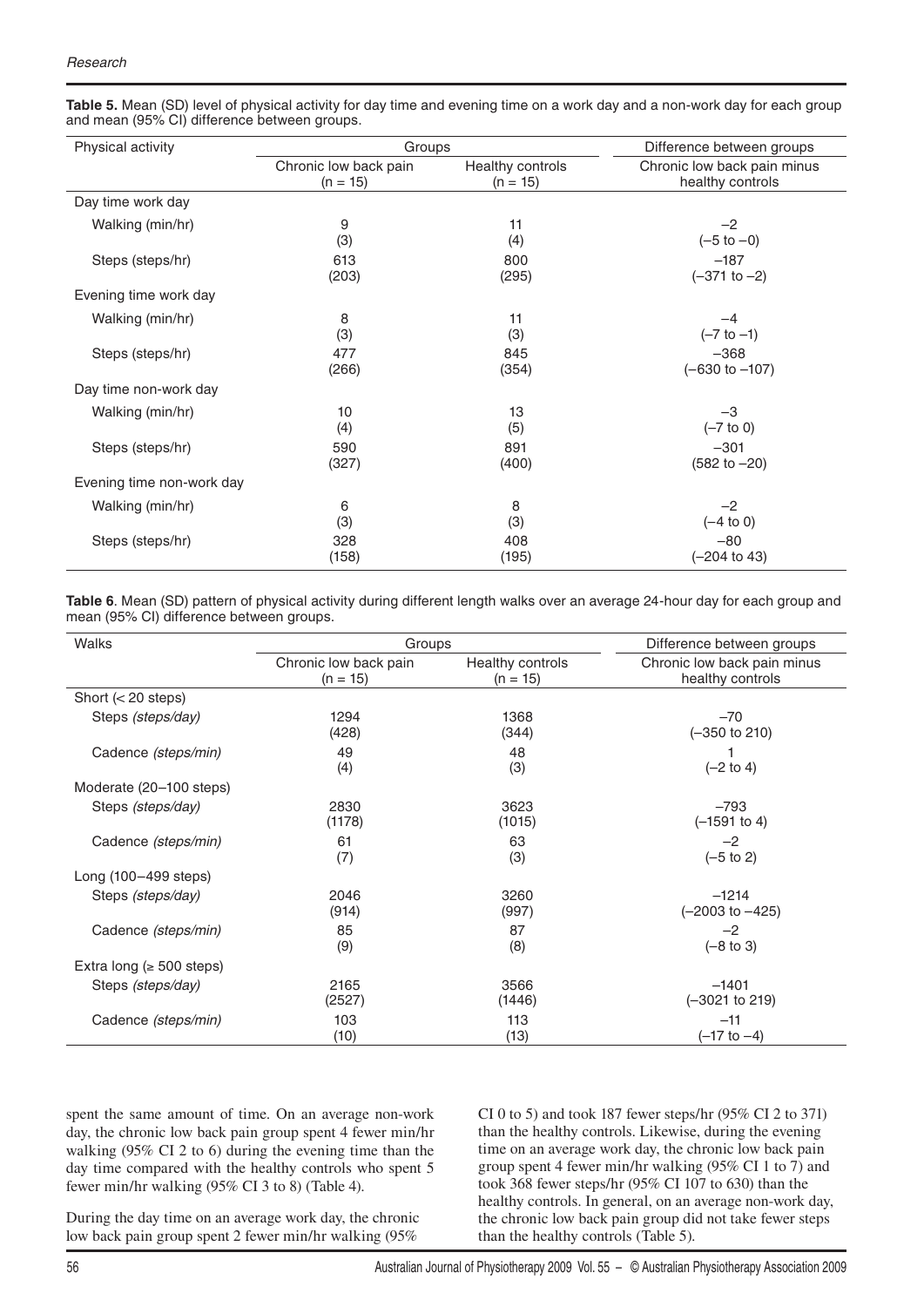#### **Pattern of physical activity**

Over an average 24-hour day, the chronic low back pain group took 793 fewer steps/day (95% CI –4 to 1591) during moderate walks, and 1214 fewer steps/day (95% CI 425 to 2,003) during long walks than the healthy controls. They also took 11 fewer steps/min (95% CI 4 to 17) during extra long walks than the healthy controls (Table 6).

## **Discussion**

This study found that individuals with chronic low back pain had a lower level of physical activity than age-, gender-, and occupation-matched controls over a mean 24-hour day. They took 29% fewer steps than their healthy counterparts. These findings conflict with previous research which has identified either no difference in level of physical activity (Verbunt et al 2001) or differences of a smaller magnitude (14–17%) (Spenkelink et al 2002, van den Berg-Emons et al 2007). Differences in method between the studies may account for the conflicting findings. The aspects of physical activity measured in the current study (eg, time standing and walking as well as number of steps) differ from those reported in other studies (Spenkelink et al 2002, Verbunt et al 2001, Van den Berg-Emons et al 2007). Furthermore, the current study collected data over a one-week period while some previous studies have only collected data over a single day (Spenkelink et al 2002, van den Berg-Emons et al 2007).

A recent longitudinal study (Bousema et al 2007) followed a group of 106 individuals with subacute low back pain and found that half of the group that still had back pain one year later had lower levels of activity, whilst the other half had higher levels of activity. The authors argued that these findings questioned the existence of disuse in this patient group. Bousema et al (2007) compared level of activity between subacute and chronic low back pain, for the same individual. Despite its commendable longitudinal design, whether physical activity levels are higher during the subacute or chronic pain period does not answer the question of whether disuse exists, since at both stages of the condition, each individual may have had a lower or higher level of physical activity compared with the period prior to pain onset.

When the week's level of physical activity was divided into a work and non-work day, and day time versus evening time, a pattern emerged which is best illustrated by the number of step taken per day. During the day time on an average work day, the chronic low back pain group took 23% fewer steps than the control group. On an average work day, the chronic low back pain group took fewer steps per hour in the evening compared with the day time, whereas the healthy controls took much the same number of steps. This finding supports previous research by Spenkelink et al (2002) who reported that evening time was the period when people with chronic low back pain had the greatest decrease in level of physical activity compared with healthy controls. Spenkelink et al (2002) proposed that the lower level of physical activity in the evening time suggested that the chronic low back pain participants used up all their physical resources during the day time to complete their activities of daily living and as a result had a lower capacity to be active during the eveningtime.

The chronic low back pain group took fewer steps over an average 24-hour day. This was due primarily to their taking fewer steps during moderate and long walks. That is, not

only did individuals with chronic low back pain take fewer steps in total but the manner in which they accumulated those steps was different. This pattern is similar to previous research comparing patients with venous leg ulceration with healthy controls (Clarke-Moloney et al 2007). Furthermore, the chronic low back pain group walked with a slower cadence during extra long walks than their matched counterparts. This finding is in line with previous research which found that people with chronic pain move with less 'intensity' than healthy controls (van den Berg-Emons et al 2007).

This study has found evidence of a lower level and an altered pattern of physical activity in individuals with chronic low back pain compared with matched controls. This could be interpreted as support for the existence of disuse in this condition which fits with the fear-avoidance model of chronic pain (Leeuw et al 2007). Over an average 24-hour day, the magnitude of the difference was as much as 29%. Currently, there is no consensus as to what constitutes a clinically-important decrease in level of physical activity. Van den Berg-Emons et al (2007) questioned whether 14% was important when compared with decreases of 60–70% found in individuals with conditions such as heart disease and spinal cord injury. Further work is required to establish a clinically-important decrease in physical activity for individuals with chronic low back pain.

The primary limitation of this study is its cross-sectional study design, thus no inferences about cause and effect can be made. The small sample size may have resulted in the study being underpowered and some real differences between groups not being identified. However, the sample size was similar to previous research in the area (Verbunt et al 2001, van den Berg-Emons et al 2007). It was assumed that the disability and pain levels in the control group were zero; however it may have been advisable to have asked the controls to complete the relevant questionnaires.

In conclusion, people with chronic low back pain have a lower level and pattern of physical activity compared to age-, gender-, and occupation-matched controls. The magnitude of the decrease was as large as 44% (steps/hr during evening time on a work day). The chronic low back pain group took fewer steps during moderate and long walks and walked with a slower cadence during extra long walks.  $\blacksquare$ 

*Footnote*: <sup>a</sup> PAL Technologies Ltd; Glasgow, Scotland, b Palstickies™, PAL Technologies

*Ethics*: The Greater Glasgow National Health Service Research and Ethics Committee and the Glasgow Caledonian University, School of Health and Social Care Research and Ethics Committee approved this study. All participants gave informed consent before data collection.

*Competing interests*: Professor Malcolm Granat is a coinventor of the *activ*PAL™ physical activity monitor and a director of PALtechnologies Ltd. The remaining authors declare no competing interests.

*Support*: This study was funded by the School of Health and Social Care of Glasgow Caledonian University, and no financial support was received from any commercial company.

*Acknowledgements*: The authors would like to thank the physiotherapists who assisted with the recruitment of participants for this study.